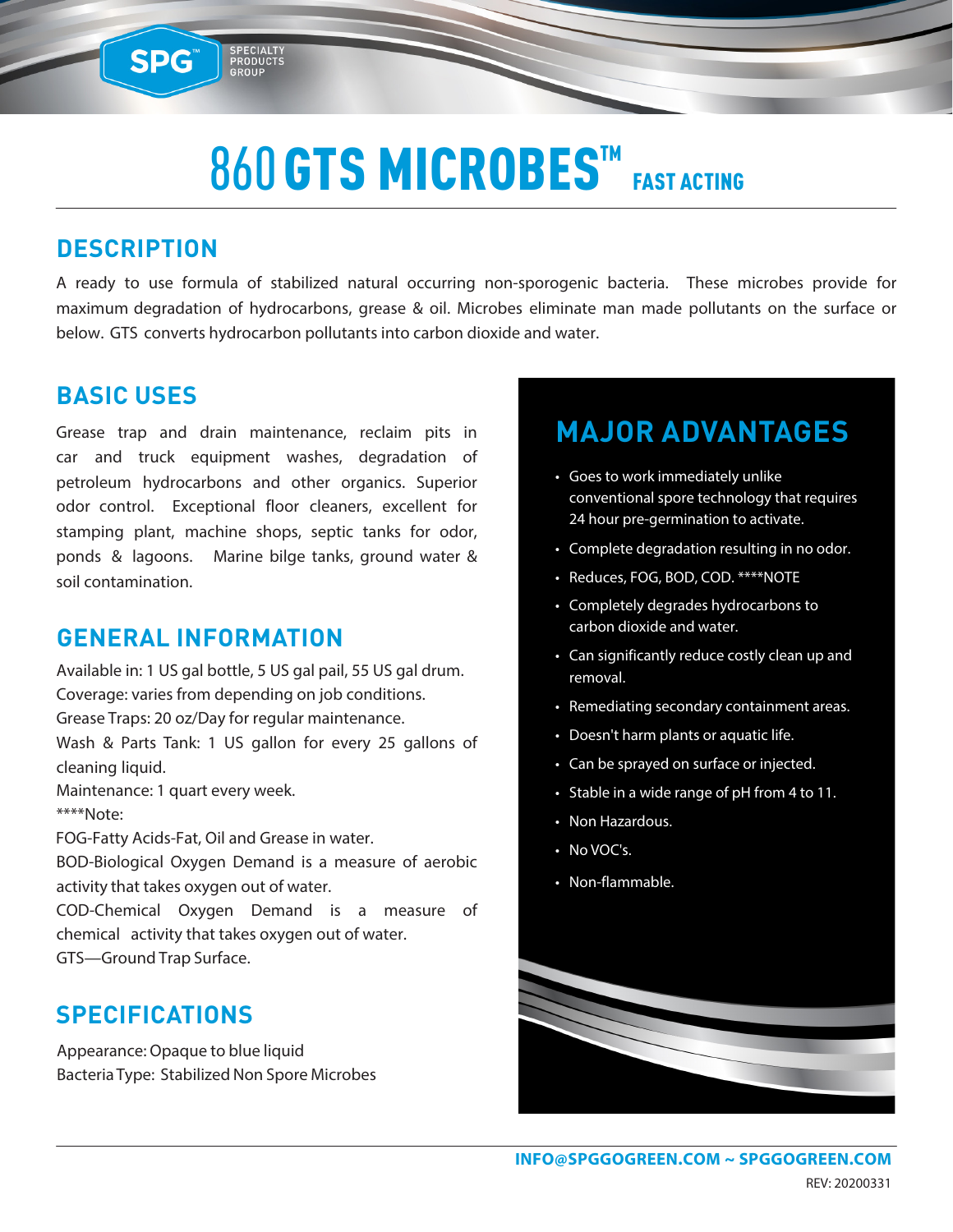## 860 GTS MICROBES™ FAST ACTING

#### **SPECIFICATIONS CONTINUED**

SPG™

SPECIALTY<br>PRODUCTS<br>GROUP

Bacteria Count: Guaranteed > 1.1 Billion Colony Forming Units (CFU) per US gallon at time of shipment. Stability: There is no reduction in viability and activity for 12 months. pH (as supplied): 6.5 - 7.5 pH (use conditions): 5 - 9.0 Temperature Range: 40°F-110°F (4°C-43°C) Growth: Performs under aerobic and anoxic conditions Specific Gravity @ 25°C: 1.0+0.02 Weight: 8.33 lbs/gal (1kg/L) Salmonella free: Nonpathogenic

#### **CLEANING CONTAMINATED CONCRETE FLOORS USING MICROBES**

Cleaning contaminated floors has been a problem for the coatings industry forever. Detergents and caustics remove or disperse hydrocarbons from the surface of concrete, but do nothing for contaminants in the pores of the concrete. GTS Bacteria migrate into the pores of the concrete to totally digest oils converting them to carbon dioxide and water, eliminating adhesion problems for coating floors.

GTS will eliminate a number of contaminants, including Motor oil, Cutting oil, Hydraulic oil, Gasoline, Diesel and heating fuels, Fats (animal and vegetable), Grease, Solvents, Alcohols and sugars. Cleaning with bacteria leaves no residue, .and can be coated as soon as the floor is dry enough per the coating manufacturer moisture recommendation.

It is important to remember that GTS is not an enzyme. They are not a detergent and do not disperse oil. They are living Bactria that eat hydrocarbons. They need the hydrocarbon food source to survive. Once their food source is gone, they die out. GTS does not leave any residue

#### **PROCEDURE FOR CLEANING CONCRETE FLOORS**

Step 1 - Wet the floor and apply the microbes. Water serves two purposes. The microbes need a moist climate to work, and water aids the mobility of the GTS microbes, so they have the most opportunity to come into contact with hydrocarbons.

Step 2 - Agitate. Agitation helps disperse the microbes and helps break down the oil for faster digestion. Agitate the floor periodically and keep the floor moist while the bacteria are working. The time needed for cleaning will vary between 30 minutes to several hours, depending on how much contamination there is. Keep in mind that some floors have been exposed to oil for many years, and may need a few days for the microbes to completely digest all the contamination.